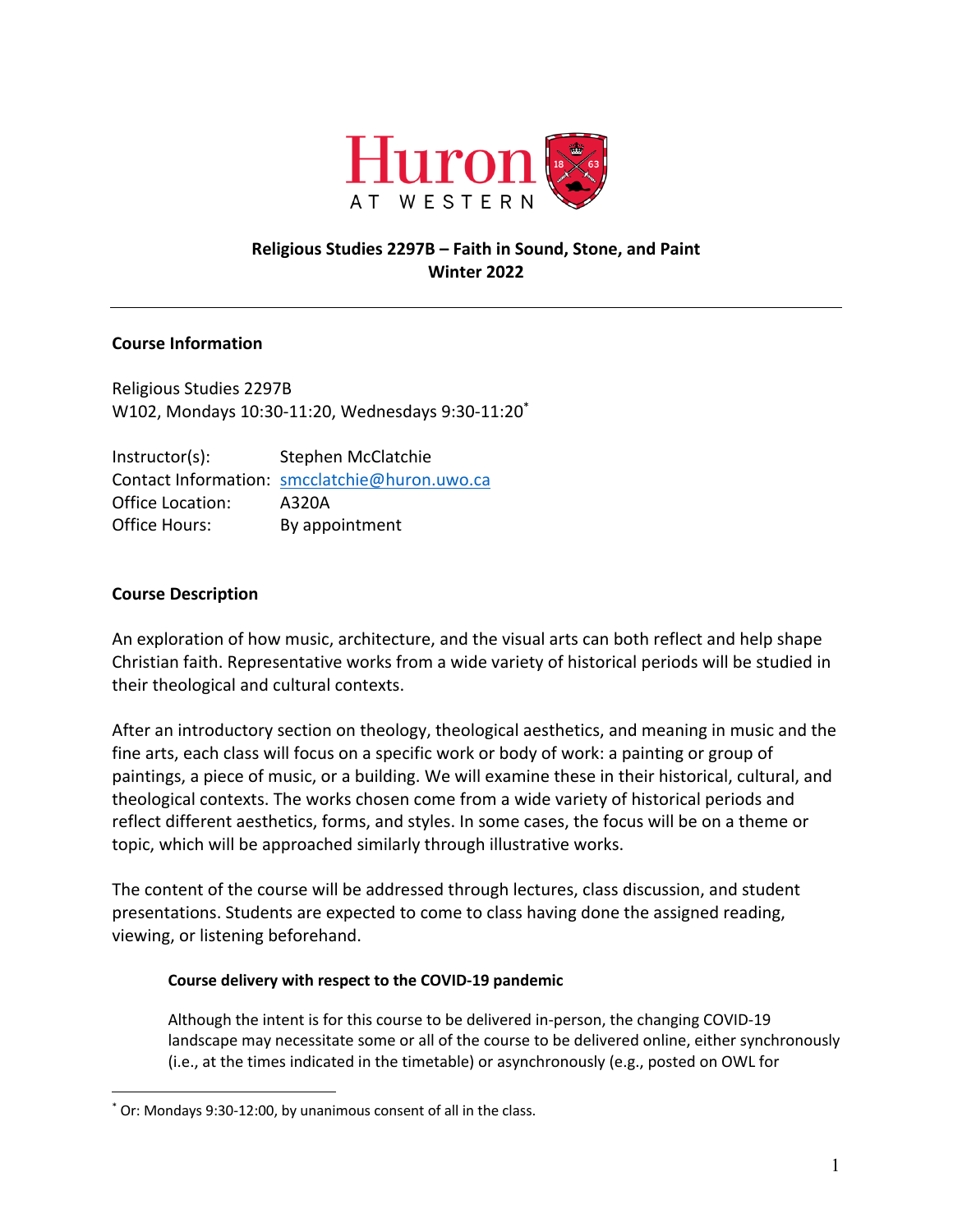students to view at their convenience). The grading scheme will not change. Any assessments affected will be conducted online as determined by the course instructor.

# **Course Learning Outcomes**

Upon successful completion of this course, a student should be able to:

- Demonstrate an understanding of how music, architecture, and the visual arts can both reflect and help shape Christian faith;
- Identify and apply the basic tools and language of theological reflection, historical and cultural study, and analysis of music and the fine arts;
- Understand and be able to reflect theologically on the aesthetic, biblical, historical, and cultural background of the works studied;
- Demonstrate an understanding of the connections between theology and the fine arts and music, past and present, as well as how a work becomes theologically or spiritually significant;
- Write short reflections on works of art and music (as well as on readings).

# **Textbooks and Course Materials**

There is no required text for this course. All of the assigned readings are arranged by week under the "Readings" tab in OWL. Music, architecture, and visual art to be discussed are available by week under the appropriate tab in OWL.

## **Tentative Class Schedule/ Syllabus**

|              | Week of    | <b>Topic</b>                                                                                                                     |
|--------------|------------|----------------------------------------------------------------------------------------------------------------------------------|
| $\mathbf{1}$ | 10 January | Introduction: What Does it Mean to Think Theologically About the Arts?                                                           |
|              |            |                                                                                                                                  |
|              |            | Readings                                                                                                                         |
|              |            | • Jeremy S. Begbie, "Introduction," in Resounding Truth: Christian Wisdom in the World of                                        |
|              |            | Music (Grand Rapids: Baker, 2007), pp. 13-26.                                                                                    |
|              |            | . William A. Dyrness, "Reflecting Theologically on the Visual Arts," chap. 4 in Visual Faith:                                    |
|              |            | Art, Theology, and Worship in Dialogue (Grand Rapids: Baker, 2001), pp. 87-102.                                                  |
|              |            | • Richard Viladesau, "Aesthetics and Religion," in The Oxford Handbook of Religion and the                                       |
|              |            | Arts, ed. Frank Burch Brown (Oxford: Oxford University Press, 2014) [Optional]                                                   |
| 2            | 17 January | <b>Popular Faith: Questions of Taste &amp; Kitsch</b>                                                                            |
|              |            | Guest Lecturer: Michael Bodkin (Doctoral candidate, Western University; Huron)                                                   |
|              |            |                                                                                                                                  |
|              |            | Readings                                                                                                                         |
|              |            | . David Morgan, "Introduction: Constructivism and the History of Visual Culture," in Visual                                      |
|              |            | Piety: A History and Theory of Popular Religious Images (Berkeley & Los Angeles: University<br>of California Press, 1998), 1-20. |
|              |            | • Frank Burch Brown, Good Taste, Bad Taste, Christian Taste: Aesthetics in Religious Life,                                       |
|              |            | chap. 1 "Good Taste, Bad Taste, and Christian Taste," pp. 3-25; chap. 2 "Art in Christian                                        |
|              |            | Traditions," pp. 26-61.                                                                                                          |
|              |            |                                                                                                                                  |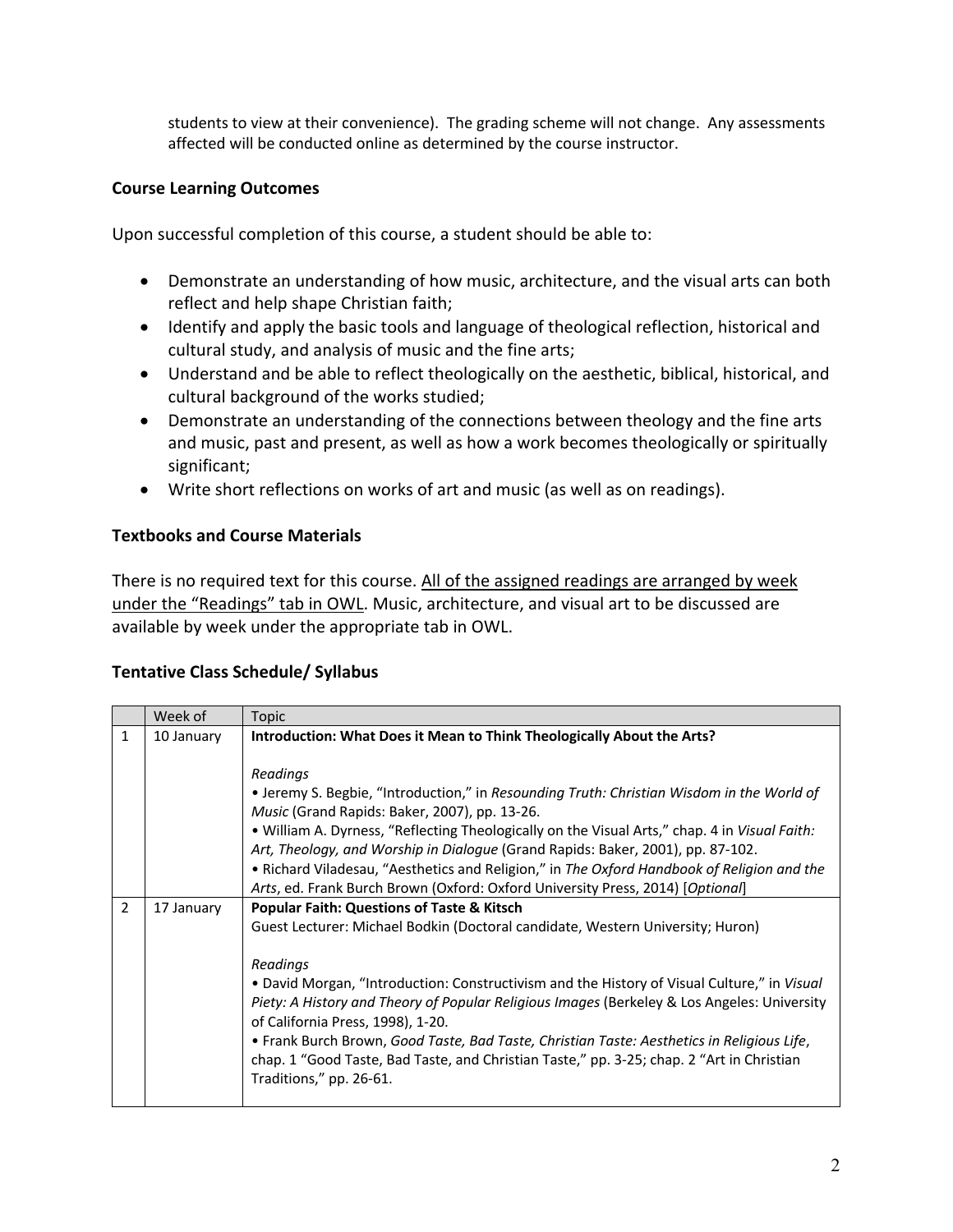|   |             | <b>Visual Art</b>                                                                                                                                                               |
|---|-------------|---------------------------------------------------------------------------------------------------------------------------------------------------------------------------------|
|   |             | • Warner Sallman, Head of Christ (1940)                                                                                                                                         |
| 3 | 24 January  | <b>Sounding Faith: Music and Worship</b>                                                                                                                                        |
|   |             |                                                                                                                                                                                 |
|   |             | Readings                                                                                                                                                                        |
|   |             | • Randall J. Stephens, "Introduction," The Devil's Music: How Christians Inspired,                                                                                              |
|   |             | Condemned, and Embraced Rock 'n' Roll (Cambridge MA: Harvard University Press, 2018),                                                                                           |
|   |             | $1-26.$                                                                                                                                                                         |
|   |             | • Kate Bowler and Wen Reagan, "Bigger, Better, Louder: The Prosperity Gospel's Impact on                                                                                        |
|   |             | Contemporary Christian Worship," Religion and American Culture 24 (2014): 186-230.                                                                                              |
|   |             | <b>Music</b>                                                                                                                                                                    |
|   |             | • YouTube playlist of West Gallery Music, Gospel, and Contemporary Christian Music (CCM)                                                                                        |
| 4 | 31 January  | <b>Icons and Sounding Icons</b>                                                                                                                                                 |
|   |             |                                                                                                                                                                                 |
|   |             | Readings                                                                                                                                                                        |
|   |             | . John Tavener, "Towards a Sacred Art," in The Sense of the Sacramental: Movement and                                                                                           |
|   |             | Measure in Art and Music, Place and Time, eds. David Brown and Ann Loades (London:                                                                                              |
|   |             | SPCK, 1995), 172-78.                                                                                                                                                            |
|   |             | • Andrew Shenton, "Magnificat: Arvo Pärt the Quiet Evangelist," in Exploring Christian<br>Song, eds. Jennifer Bloxam & Andrew Shenton (Lanham, ML: Lexington Books, 2017), 155- |
|   |             | 70.                                                                                                                                                                             |
|   |             |                                                                                                                                                                                 |
|   |             | <b>Visual Art</b>                                                                                                                                                               |
|   |             | . Icons of Christ, the Theotokos, and the Holy Trinity                                                                                                                          |
|   |             |                                                                                                                                                                                 |
|   |             | Music<br>• John Tavener, The Protecting Veil (1989)                                                                                                                             |
|   |             | · Arvo Pärt, Magnificat (1989)                                                                                                                                                  |
| 5 | 7 February  | Spatial Faith: The Collegiate Chapel of Saint John the Evangelist, Huron University College                                                                                     |
|   |             | (early 1950s)                                                                                                                                                                   |
|   |             |                                                                                                                                                                                 |
|   |             | Readings                                                                                                                                                                        |
|   |             | • Stephen Platten, "Building sacraments," Theology 117 (2014): 83-93.                                                                                                           |
|   |             | • Richard Kieckhefer, Theology in Stone, "Introduction," pp. 3-20; chap. 8 "Issues in Church                                                                                    |
|   |             | Architecture," pp. 265-292                                                                                                                                                      |
|   |             | Architecture                                                                                                                                                                    |
|   |             | $\bullet$ TBA                                                                                                                                                                   |
| 6 | 14 February | The Gothic Cathedral and the Gothic Revival: Notre-Dame de Chartres (1194-1220) & All                                                                                           |
|   |             | Saints, Margaret Street (1850-59)                                                                                                                                               |
|   |             | Guest Lecturer: Dr. Ayla Lepine (National Gallery, London UK)                                                                                                                   |
|   |             | Readings                                                                                                                                                                        |
|   |             | • Paul Frankl, "The Chronology of Chartres Cathedral," The Art Bulletin 39 no. 1 (1957): 33-                                                                                    |
|   |             | 47.                                                                                                                                                                             |
|   |             | • Laura Spitzer, "The Cult of the Virgin and Gothic Sculpture: Evaluating Opposition in the                                                                                     |
|   |             | Chartres West Façade Captial Frieze," Gesta 33 no. 2 (1994): 132-50.                                                                                                            |
|   |             | . Paul Thompson, "All Saints' Church, Margaret Street, Reconsidered," Architectural History                                                                                     |
|   |             | 8 (1965): 73-94.                                                                                                                                                                |
|   |             |                                                                                                                                                                                 |
|   |             | Architecture & Visual Art                                                                                                                                                       |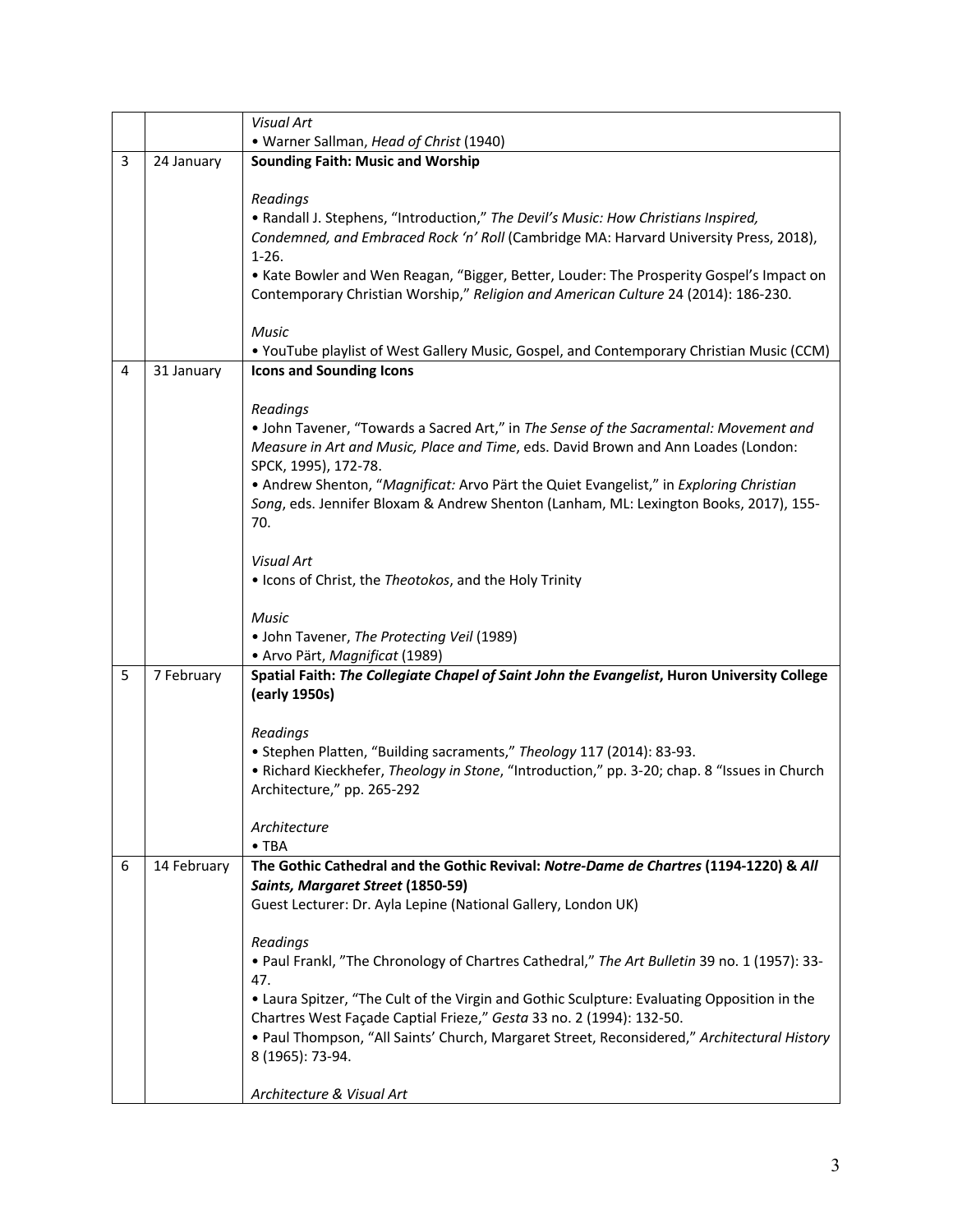|    |             | • Khan Academy video on Chartres Cathedral (Dr. Steven Zucker & Dr. Beth Harris)                                                                                                        |
|----|-------------|-----------------------------------------------------------------------------------------------------------------------------------------------------------------------------------------|
|    |             | • Architecture, Stained Glass, and Statuary at Chartres                                                                                                                                 |
|    |             | • Khan Academy video on All Saints, Margaret Street (Dr. Steven Zucker & Dr. Ayla Lepine)                                                                                               |
|    | 21 February | <b>READING WEEK</b>                                                                                                                                                                     |
| 7  | 28 February | Images and Sounds of Piety: the Blessed Virgin Mary, the Saints, and Corpus Christi                                                                                                     |
|    |             | Readings                                                                                                                                                                                |
|    |             | • Jaroslav Pelikan, "The Handmaid of the Lord and the Woman of Valor," in Mary Through                                                                                                  |
|    |             | the Centuries (New Haven: Yale University Press, 1996), 81-94.                                                                                                                          |
|    |             | • Hanneke Grootenboer, "Reading the Annunciation: The Navel of the Painting," Art History                                                                                               |
|    |             | 30 (June 2007): 349-63.                                                                                                                                                                 |
|    |             | • James Hadley, "Ad sanctos - Believing in the Saints Again," Pray Tell (blog), April 30, 2018,<br>http://www.praytellblog.com/index.php/2018/04/30/ad-sanctos-believing-in-the-saints- |
|    |             | again/                                                                                                                                                                                  |
|    |             |                                                                                                                                                                                         |
|    |             | <b>Visual Art</b>                                                                                                                                                                       |
|    |             | • Paintings of the Annunciation, 14 <sup>th</sup> -19 <sup>th</sup> century                                                                                                             |
|    |             | · Illuminated manuscript pages                                                                                                                                                          |
|    |             | Music                                                                                                                                                                                   |
|    |             | · Josquin des Prez, Missa Pange Lingua (ca. 1515)                                                                                                                                       |
| 8  | 7 March     | Illness and Death in Paint and Sound: Isenheim Altarpiece (ca. 1512-1515) & Elgar, The                                                                                                  |
|    |             | <b>Dream of Gerontius (1900)</b>                                                                                                                                                        |
|    |             | Readings                                                                                                                                                                                |
|    |             | • Andrée Hayum, "The Meaning and Function of the Isenheim Altarpiece: The Hospital                                                                                                      |
|    |             | Context Revisited," The Art Bulletin 59 (1977): 501-17.                                                                                                                                 |
|    |             | • John Henry Newman, The Dream of Gerontius (1865)                                                                                                                                      |
|    |             |                                                                                                                                                                                         |
|    |             | <b>Visual Art</b><br>· Mathias Grünewald, Isenheim Altarpiece (ca. 1512-1515)                                                                                                           |
|    |             |                                                                                                                                                                                         |
|    |             | <b>Music</b>                                                                                                                                                                            |
|    |             | • Edward Elgar, The Dream of Gerontius, op. 38 (1900)                                                                                                                                   |
| 9  | 14 March    | Art, Architecture, and Music in the Vatican                                                                                                                                             |
|    |             | Guest Lecturer: Dr. Cody Barteet (Visual Arts, Western University)                                                                                                                      |
|    |             | Readings                                                                                                                                                                                |
|    |             | . Malcolm Bull, "The Iconography of the Sistine Chapel Ceiling," The Burlington Magazine                                                                                                |
|    |             | 130 (August 1988): 597-605.                                                                                                                                                             |
|    |             | • Craig A. Monson, "The Council of Trent Revisited," JAMS 55 (2002): 1-37.                                                                                                              |
|    |             | <b>Visual Art</b>                                                                                                                                                                       |
|    |             | • The Sistine Chapel (15 <sup>th</sup> -16 <sup>th</sup> centuries)                                                                                                                     |
|    |             |                                                                                                                                                                                         |
|    |             | Music                                                                                                                                                                                   |
|    |             | · Giovanni Pierluigi da Palestrina, Missa Papae Marcelli (1567)                                                                                                                         |
|    |             | · Allegri, Miserere (ca. 1630)                                                                                                                                                          |
| 10 | 21 March    | Dramatic Faith: Baroque Art, Architecture, and Music                                                                                                                                    |
|    |             | Readings                                                                                                                                                                                |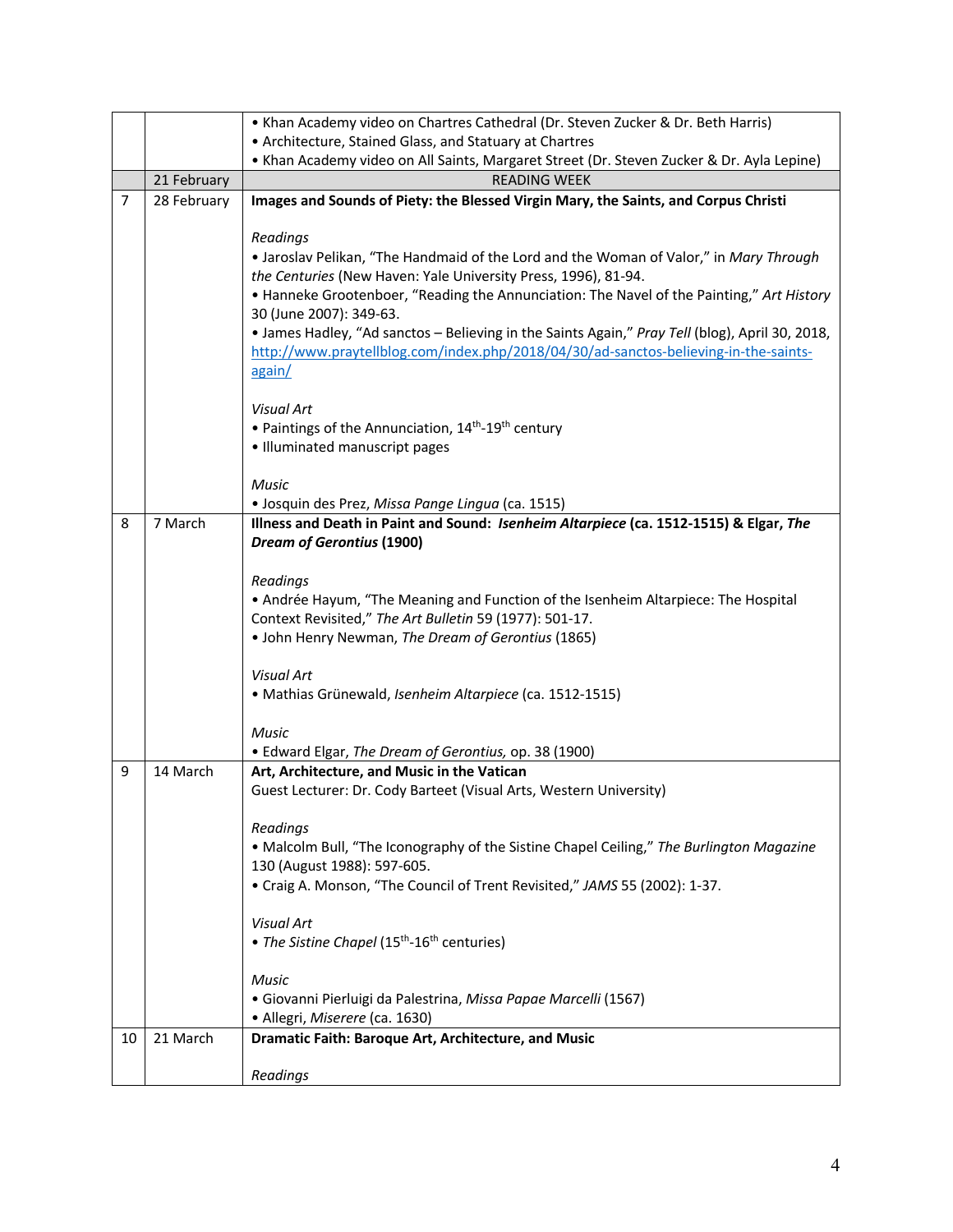|    |          | . Tess Knighton and Ascensión Mazuela-Anguita, "The soundscape of the ceremonies held<br>for the beatification of St Teresa of Ávila in the Crown of Aragon 1614," Scripta 6 (2015):<br>225-50.<br>• Susanne Warma, "Ecstasy and Vision: Two Concepts Connected with Bernini's Teresa,"<br>Art Bulletin 66 (1984): 508-11.<br>• Michael J. Call, "Boxing Teresa: The Counter-Reformation and Bernini's Cornaro Chapel,"<br>Woman's Art Journal 18 (1997): 34-39.<br><b>Visual Art</b> |
|----|----------|---------------------------------------------------------------------------------------------------------------------------------------------------------------------------------------------------------------------------------------------------------------------------------------------------------------------------------------------------------------------------------------------------------------------------------------------------------------------------------------|
|    |          | • Bernini, The Ecstasy of St. Teresa (1647-52)                                                                                                                                                                                                                                                                                                                                                                                                                                        |
|    |          | • Basilica di San Marco, Venice (11 <sup>th</sup> -12 <sup>th</sup> centuries)                                                                                                                                                                                                                                                                                                                                                                                                        |
|    |          | <b>Music</b>                                                                                                                                                                                                                                                                                                                                                                                                                                                                          |
|    |          | • Claudio Monteverdi, "Salve Regina II" (1640/41)                                                                                                                                                                                                                                                                                                                                                                                                                                     |
|    |          | • Monteverdi, Vespro della beata Vergine (1610) - opening and first few psalms/motets                                                                                                                                                                                                                                                                                                                                                                                                 |
| 11 | 28 March | <b>Presentations</b>                                                                                                                                                                                                                                                                                                                                                                                                                                                                  |
| 12 | 4 April  | The Passion and Resurrection of Jesus Christ                                                                                                                                                                                                                                                                                                                                                                                                                                          |
|    |          | Readings<br>· John 18.1-20.31<br>• Alex Ross, "Holy Dread," The New Yorker (2 January 2017)<br>. Michael Marissen, "Bach's St. John Passion and "the Jews," in Bach & God (Oxford: Oxford<br>University Press, 2016)<br>• Markus Rathey, "Divine Glory and Human Suffering - The St. John Passion BWV 245," in<br>Bach's Major Vocal Works: Music, Drama, Liturgy (New Haven & London: Yale University<br>Press, 2016)<br><b>Visual Art</b>                                           |
|    |          | • Depictions of the Passion & Resurrection, 10th - 16th centuries<br>• Fredrick Varley, Liberation (1936-37)<br><b>Music</b>                                                                                                                                                                                                                                                                                                                                                          |
|    |          | • Johann Sebastian Bach, The Passion According to St. John (1724)                                                                                                                                                                                                                                                                                                                                                                                                                     |

## **Methods of Evaluation**

40% Weekly Reflection Paper (8 x 5%)

15% Presentation – 28 March 2022 (on the topic of your final paper)

- 25% Final Paper 8 April 2022
- 20% Participation

All assignments are to be submitted in OWL by 11:55 p.m. on the due date.

(1) **Weekly Reflection Paper**: on assigned readings, music, and works of art and architecture Length: **8** short reflection papers (c. 500 words each = about 2 pages, double spaced)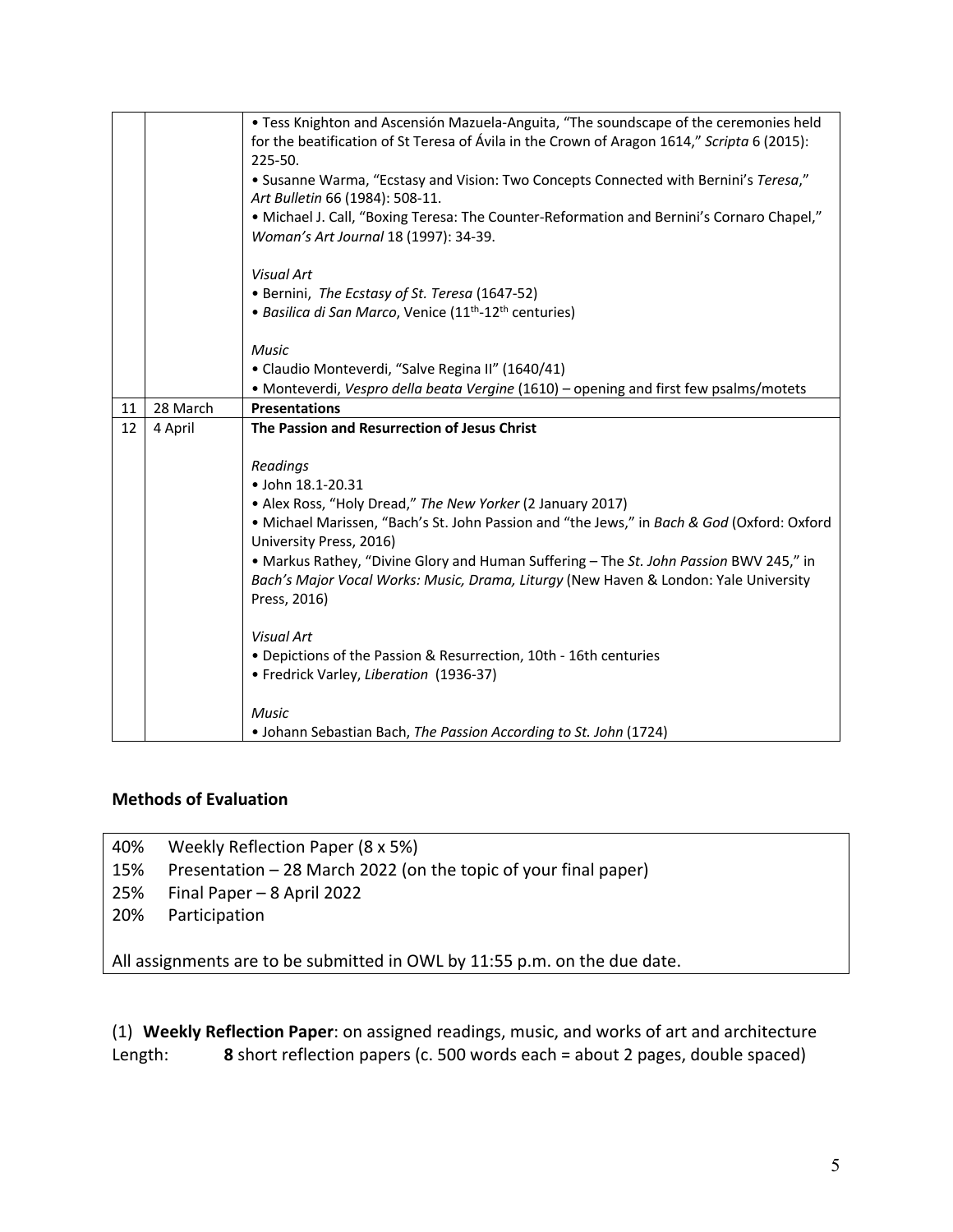| Due:    | Every Sunday evening by 11:55 p.m. beginning 17 January <sup>t</sup> |
|---------|----------------------------------------------------------------------|
| Weight: | $8 \times 5\% = 40\%$ of final grade                                 |

**Instructions**: each week you are to write a short reflection about one assigned article or work that you have read or viewed or listened to in preparation for class. They are due before the class in question and are intended to assist you in participating fully in classroom discussion.

A reflection paper should not be a description of the work or a summary of what you have read. It is intended to allow you to demonstrate that you have thought about and engaged critically with the work or article. Are there aspects of it that you do not understand or which challenge you? Does something about it speak strongly to you in some way? What cultural and/or theological work do you think that the piece was doing in its time? And now? Etc. The possibilities are (almost) endless.

Over the course of the term, **your response papers must cover at least three of the four possible subjects**: an article, a musical work, a painting or sculpture, or a building (architecture).

(2) **Presentation and Final Paper:** on a topic of your choice, relevant to the class.

| Length: | 1. Class presentation: 15-20 minutes                                    |
|---------|-------------------------------------------------------------------------|
|         | 2. Paper: 1500-2000 words (6-8 pages, double spaced, plus bibliography) |
| Due:    | 1. Class presentation: 28 March 2022                                    |
|         | 2. Paper: Friday, 8 April 2022                                          |
| Weight: | 1. Class presentation: 15% of final grade                               |
|         | 3 Bancar 350/office crede                                               |

2. Paper: 25% of final grade

**Instructions:** Topics should be approved by the instructor **by 14 March at the latest**. The paper must include notes and bibliography, formatted according to the *Chicago Manual of Style* [see also here].

Feedback and a grade on the class presentation will be given by 28 March at the latest so that you can incorporate it into the final paper.

(3) **Attendance and Participation**: an assessment of your attendance in class and over-all participation in the course.

Weight: 10% attendance + 10% participation = 20% of final grade.

More than two absences will result in a grade of zero out of ten for the attendance portion of the grade. By "over-all participation in the course," is meant participating in class discussions, demonstrating that you have done the assigned reading/viewing/listening, asking appropriate questions in class, and seeking guidance from me if help is needed.

<sup>†</sup> There are 10 weeks between 17 January and 28 March. You are required to submit 8 reflection papers over the course of the term. That means that **you may miss two weeks** without penalty. Plan ahead!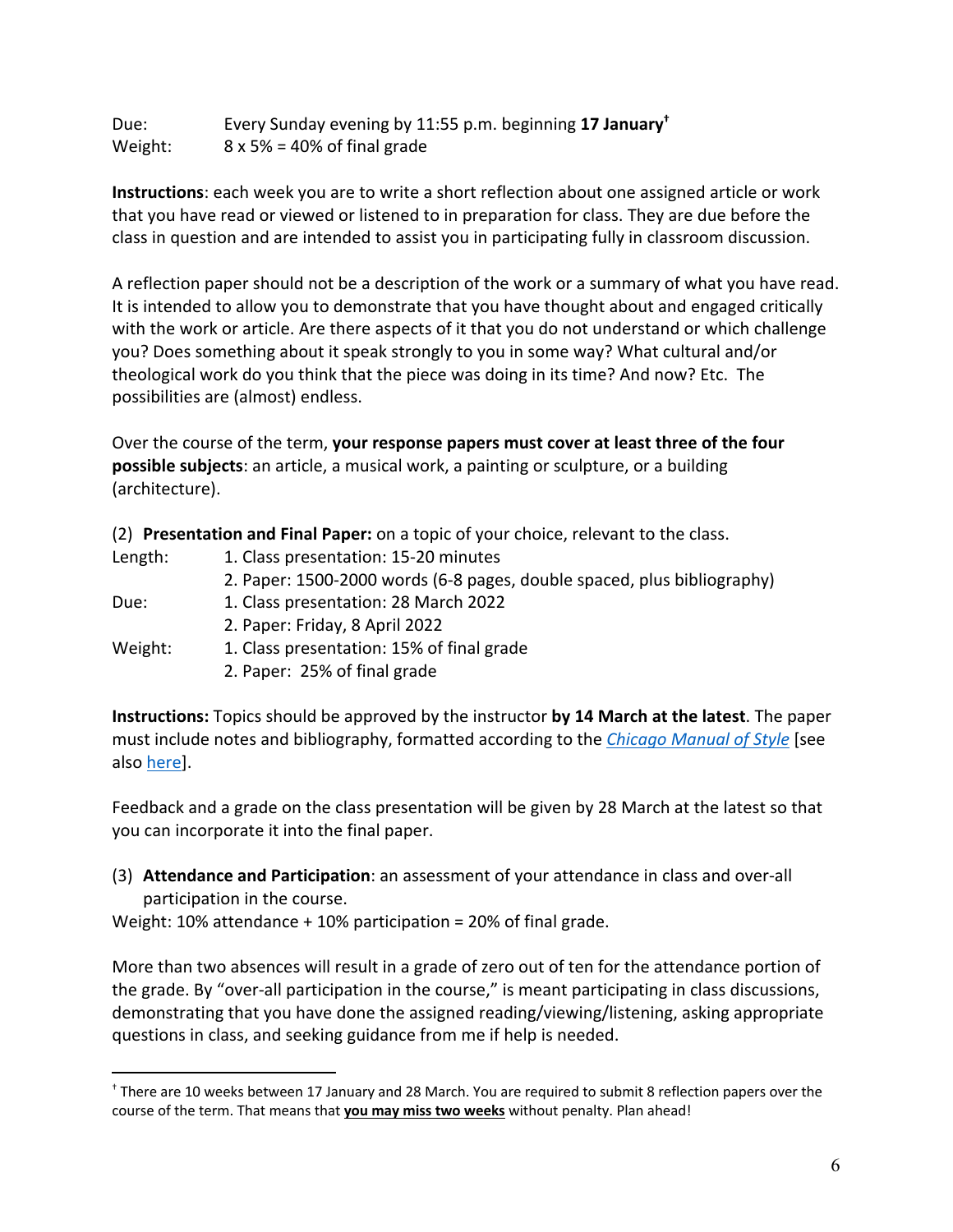#### **Huron Appendix to Course Outlines: Academic Policies & Regulations 2021 - 2022**

#### **Prerequisite and Antirequisite Information**

Students are responsible for ensuring that they have successfully completed all course prerequisites and that they have not completed any course antirequisites. Unless you have either the requisites for this course or written special permission from your Dean to enroll in it, you may be removed from this course and it will be deleted from your record. This decision may not be appealed. You will receive no adjustment to your fees in the event that you are dropped from a course for failing to have the necessary prerequisites.

#### **Student Code of Conduct**

Membership in the community of Huron University College and Western University implies acceptance by every student of the principle of respect for the rights, responsibilities, dignity and well-being of others and a readiness to support an environment conducive to the intellectual and personal growth of all who study, work and live within it. Upon registration, students assume the responsibilities that such registration entails. While in the physical or online classroom, students are expected to behave in a manner that supports the learning environment of others. Please review the Student Code of Conduct at:

https://huronatwestern.ca/sites/default/files/Res%20Life/Student%20Code%20of%20Conduct%20- %20Revised%20September%202019.pdf.

#### **Attendance Regulations for Examinations**

A student is entitled to be examined in courses in which registration is maintained, subject to the following limitations:

- 1) A student may be debarred from writing the final examination for failure to maintain satisfactory academic standing throughout the year.
- 2) Any student who, in the opinion of the instructor, is absent too frequently from class or laboratory periods in any course will be reported to the Dean of the Faculty offering the course (after due warning has been given). On the recommendation of the Department concerned, and with the permission of the Dean of that Faculty, the student will be debarred from taking the regular examination in the course. The Dean of the Faculty offering the course will communicate that decision to the Dean of the Faculty of registration.

Review the policy on Attendance Regulations for Examinations here: https://www.uwo.ca/univsec/pdf/academic\_policies/exam/attendance.pdf.

#### **Statement on Academic Offences**

Scholastic offences are taken seriously and students are directed to read the appropriate policy, specifically, the definition of what constitutes a Scholastic Offence, at the following website: https://www.uwo.ca/univsec/pdf/academic\_policies/appeals/scholastic\_discipline\_undergrad.pdf. The appeals process is also outlined in this policy as well as more generally at the following website: https://www.uwo.ca/univsec/pdf/academic\_policies/appeals/appealsundergrad.pdf.

#### **Turnitin.com**

All required papers may be subject to submission for textual similarity review to the commercial plagiarism detection software under license to the University for the detection of plagiarism. All papers submitted for such checking will be included as source documents in the reference database for the purpose of detecting plagiarism of papers subsequently submitted to the system. Use of the service is subject to the licensing agreement, currently between The University of Western Ontario and Turnitin.com (http://www.turnitin.com).

#### **Statement on Use of Electronic Devices**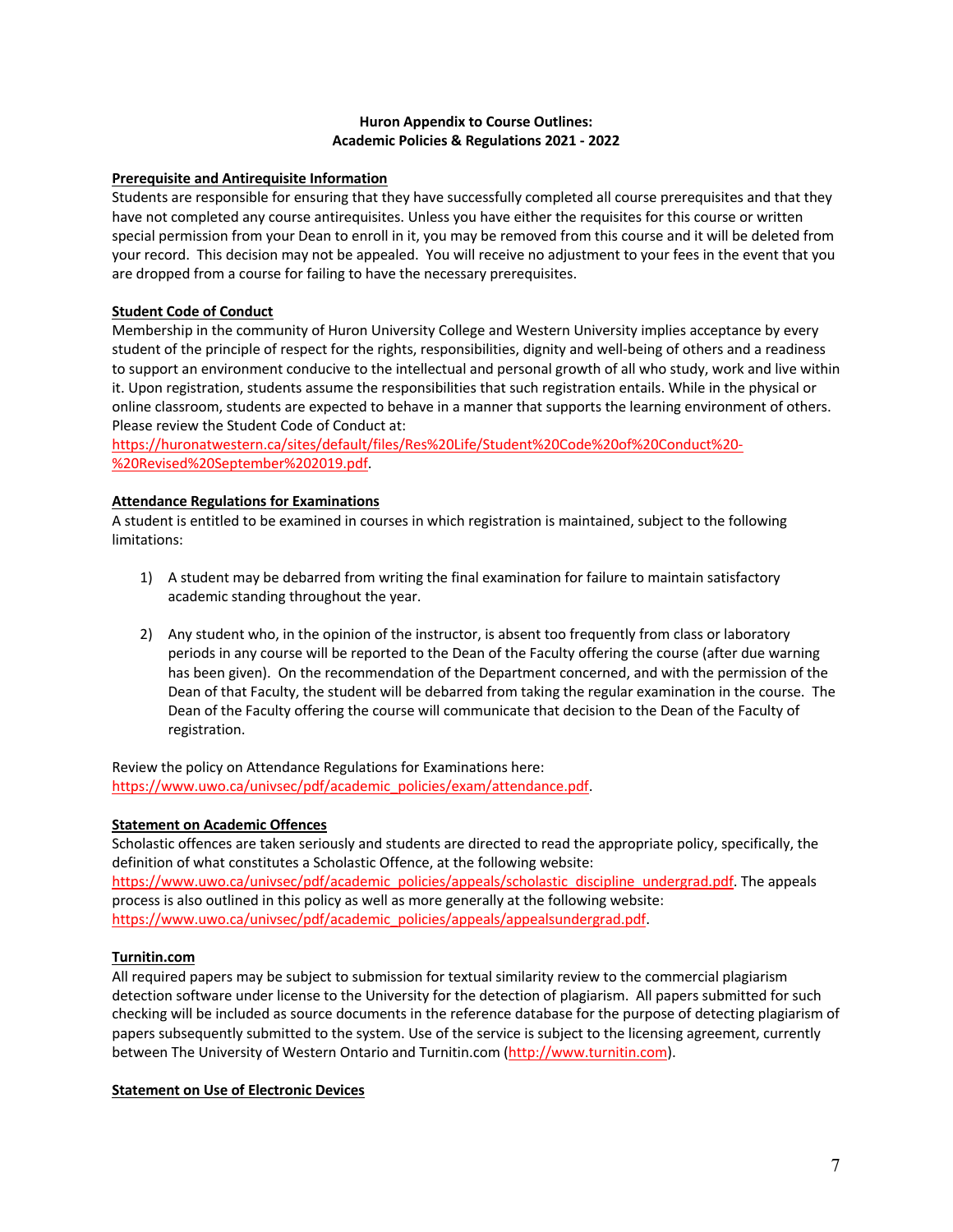It is not appropriate to use electronic devices (such as, but not limited to, laptops, cell phones) in the classroom for non-classroom activities. Such activity is disruptive and distracting to other students and to the instructor, and can inhibit learning. Students are expected to respect the classroom environment and to refrain from inappropriate use of technology and other electronic devices in class.

#### **Statement on the Recording of Class Activities**

Students may not record or distribute any class activity, including conversations during office hours, without written permission from the instructor, except as necessary as part of approved accommodations for students with disabilities. Any approved recordings may only be used for the student's own private use.

### **Statement on Use of Personal Response Systems ("Clickers")**

Personal Response Systems ("clickers") may be used in some classes. If clickers are to be used in a class, it is the responsibility of the student to ensure that the device is activated and functional. Students must see their instructor if they have any concerns about whether the clicker is malfunctioning. Students must use only their own clicker. If clicker records are used to compute a portion of the course grade:

- the use of somebody else's clicker in class constitutes a scholastic offence
- the possession of a clicker belonging to another student will be interpreted as an attempt to commit a scholastic offence.

### **Academic Consideration for Missed Work**

Students who are seeking academic consideration for missed work during the semester may submit a self-reported absence form online provided that the absence is **48 hours or less** and the other conditions specified in the Senate policy at

https://www.uwo.ca/univsec/pdf/academic\_policies/appeals/accommodation\_illness.pdf are met.

Students whose absences are expected to last **longer than 48 hours**, or where the other conditions detailed in the policy are not met (e.g., work is worth more than 30% of the final grade, the student has already used 2 selfreported absences, the absence is during the final exam period), may receive academic consideration by submitting a Student Medical Certificate (for illness) or other appropriate documentation (for compassionate grounds). The Student Medical Certificate is available online at

https://www.uwo.ca/univsec/pdf/academic\_policies/appeals/medicalform.pdf .

All students pursuing academic consideration, regardless of type, must contact their instructors no less than 24 hours following the end of the period of absence to clarify how they will be expected to fulfill the academic responsibilities missed during their absence. **Students are reminded that they should consider carefully the implications of postponing tests or midterm exams or delaying submission of work, and are encouraged to make appropriate decisions based on their specific circumstances.**

Students who have conditions for which academic accommodation is appropriate, such as disabilities or ongoing or chronic health conditions, should work with Accessible Education Services to determine appropriate forms of accommodation. Further details concerning policies and procedures may be found at: http://academicsupport.uwo.ca/.

#### **Policy on Academic Consideration for a Medical/ Non-Medical Absence**

### **(a) Consideration on Medical Grounds for assignments worth** *less than 10%* **of final grade: Consult Instructor Directly and Contact Academic Advising**

When seeking consideration on **medical grounds** for assignments worth *less than 10%* of the final course grade, and if the student has exceeded the maximum number of permissible Self-Reported absences, the student should contact the instructor directly. The student need only share broad outlines of the medical situation. The instructor **may** require the student to submit documentation to the academic advisors, in which case she or he will advise the student and inform the academic advisors to expect documentation. If documentation is requested, the student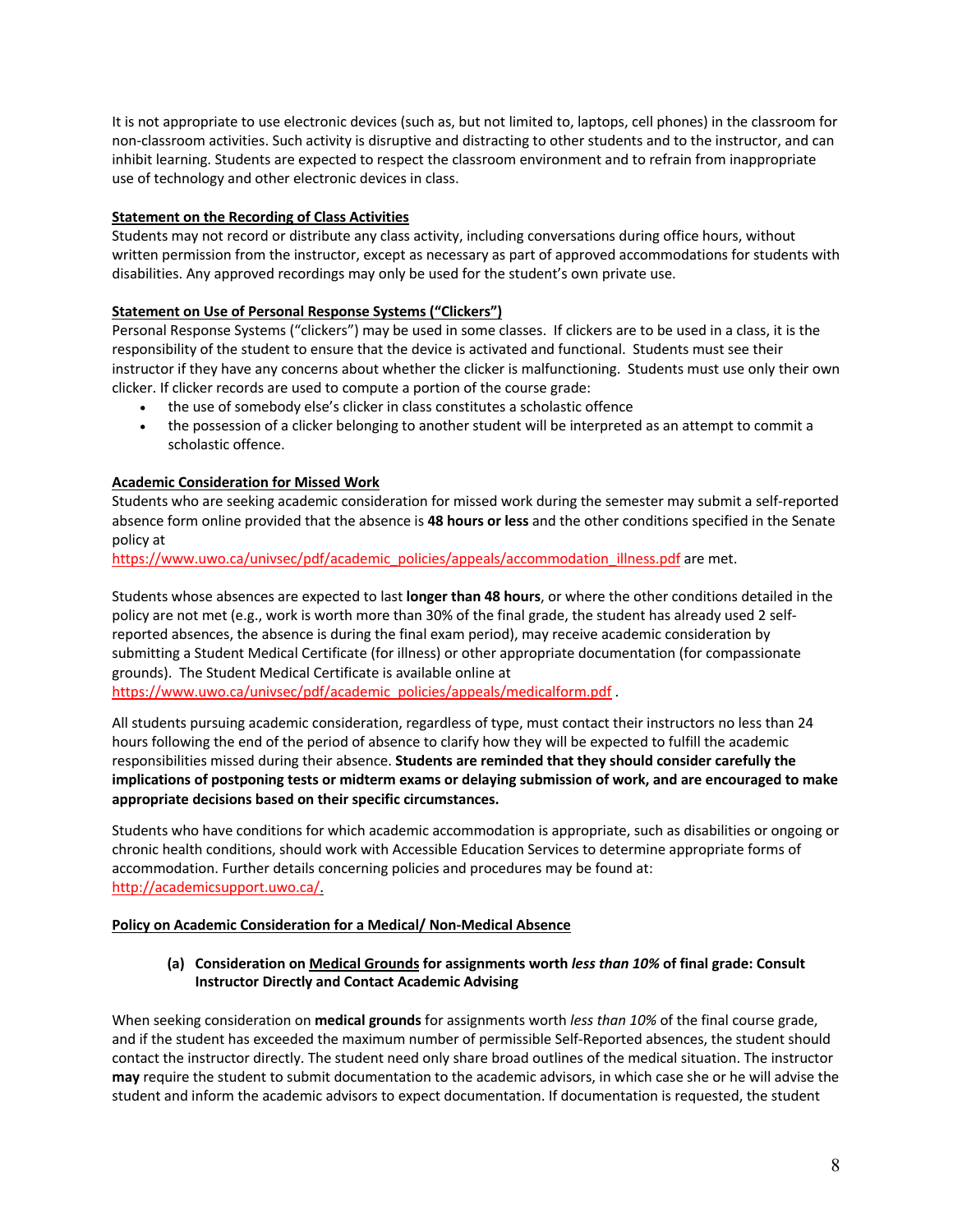will need to complete and submit the Student Medical Certificate. The instructor may not collect medical documentation. The advisors will contact the instructor when the medical documentation is received, and will outline the severity and duration of the medical challenge as expressed on the Student Medical Certificate and in any other supporting documentation. The student will be informed that the instructor has been notified of the presence of medical documentation, and will be instructed to work as quickly as possible with the instructor on an agreement for accommodation.

#### **(b) Consideration on Non-Medical Grounds: Consult Huron Support Services/Academic Advising, or email huronsss@uwo.ca.**

Students seeking academic consideration for a **non-medical** absence (e.g. varsity sports, religious, compassionate, or bereavement) will be required to provide appropriate documentation where the conditions for a Self-Reported Absence have not been met, including where the student has exceeded the maximum number of permissible Self-Reported. All consideration requests must include a completed Consideration Request Form. Late penalties may apply at the discretion of the instructor.

Please review the full policy on Academic Consideration for medical and non-medical absence at: https://www.uwo.ca/univsec/pdf/academic\_policies/appeals/accommodation\_illness.pdf. Consult Huron Academic Advising at huronsss@uwo.ca for any further questions or information.

#### **Support Services**

For advice on course selections, degree requirements, and for assistance with requests for medical accommodation, students should email an Academic Advisor in Huron's Student Support Services at huronsss@uwo.ca. An outline of the range of services offered is found on the Huron website at: https://huronatwestern.ca/student-life/student-services/.

Department Chairs, Program Directors and Coordinators are also able to answer questions about individual programs. Contact information can be found on the Huron website at: https://huronatwestern.ca/contact/facultystaff-directory/.

If you think that you are too far behind to catch up or that your workload is not manageable, you should consult your Academic Advisor. If you are considering reducing your workload by dropping one or more courses, this must be done by the appropriate deadlines. Please refer to the Advising website, https://huronatwestern.ca/studentlife/student-services/academic-advising/ or review the list of official Sessional Dates on the Academic Calendar, available here: http://www.westerncalendar.uwo.ca/SessionalDates.cfm.

You should consult with the course instructor and the Academic Advisor who can help you consider alternatives to dropping one or more courses. Note that dropping a course may affect OSAP and/or Scholarship/Bursary eligibility.

Huron Student Support Services: https://huronatwestern.ca/student-life/student-services/ Office of the Registrar: https://registrar.uwo.ca/ Student Quick Reference Guide: https://huronatwestern.ca/student-life/student-services/#1 Learning Development and Success: https://www.uwo.ca/sdc/learning/ Accessible Education: http://academicsupport.uwo.ca/ Western USC: http://westernusc.ca/your-services/#studentservices

#### **Mental Health & Wellness Support at Huron and Western**

University students may encounter setbacks from time to time that can impact academic performance. Huron offers a variety of services that are here to support your success and wellbeing. Please visit https://huronatwestern.ca/student-life-campus/student-services/wellness-safety for more information or contact staff directly:

Wellness Services: huronwellness@huron.uwo.ca